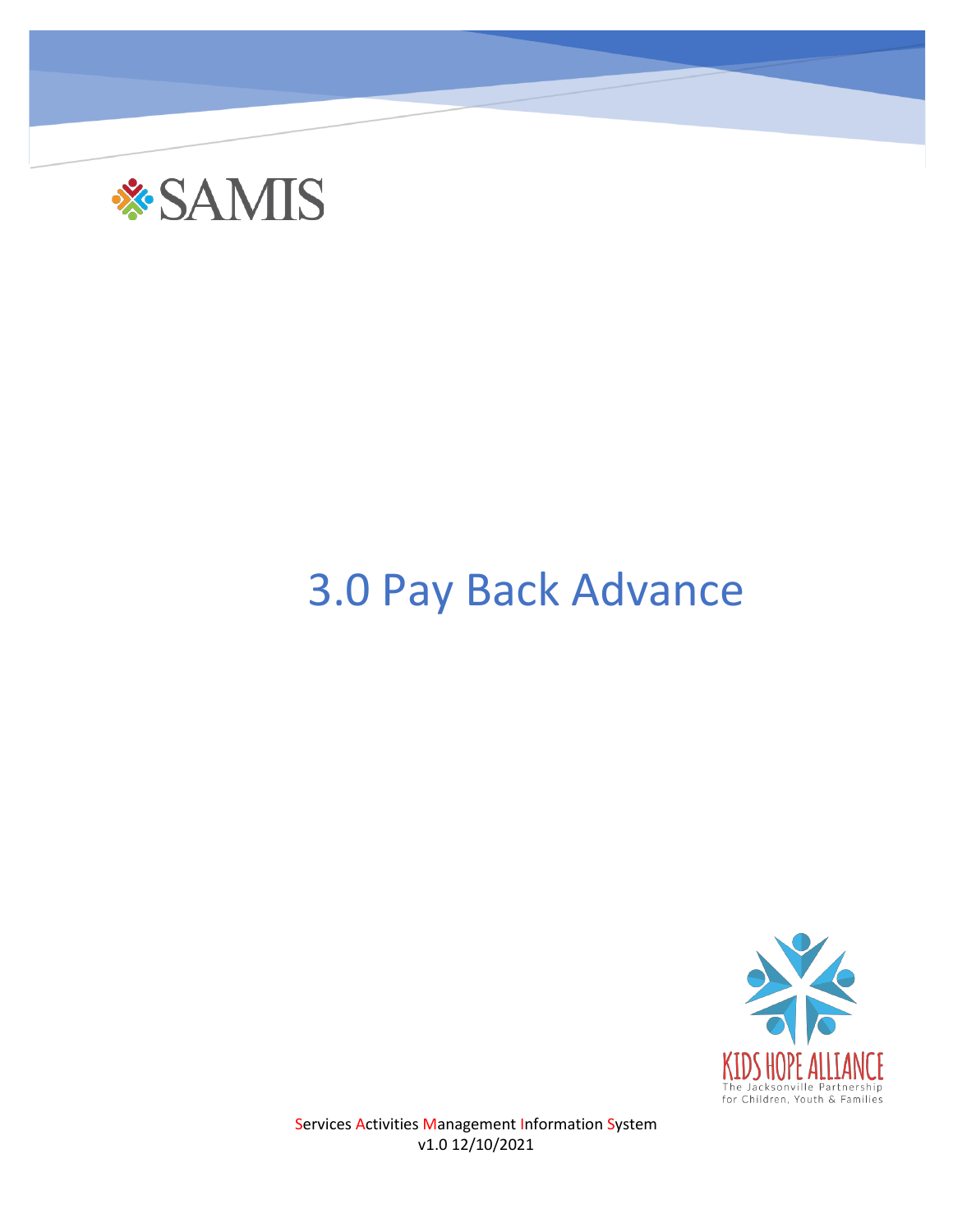

## **PAY BACK ADVANCE**

1. Once you have specified the amounts for your salaries and expenses for your reimbursement, you will need to go to the top of the page and click on **Advance/Adjustment**.

| Advance/Adjustment<br>Forward<br>Add Note<br>Summary |
|------------------------------------------------------|
|------------------------------------------------------|

2. Another page will load, showing you the Advance information. Go to the **Amount to Apply** box and input the amount you would like to apply or pay back.

| <b>Balance</b> | Amount to Apply <b>O</b> | <b>Balance</b> | Amount to Apply <b>O</b> |
|----------------|--------------------------|----------------|--------------------------|
| \$13,090.00    |                          | \$13,090.00    | 500                      |

3. When you input the amount in the Amount to Apply, it will automatically fill in the **Total Amount to Pay via this Reimbursement**.

| <b>Total Amount to Pay via this Reimbursement</b> |        |  |  |  |
|---------------------------------------------------|--------|--|--|--|
|                                                   | 500.00 |  |  |  |
|                                                   |        |  |  |  |

4. Click on Save.

| Save & Return to Summary | <b>Back to Summary</b> |
|--------------------------|------------------------|
|                          |                        |

5. Once your input has been Saved you will be taken back to the Reimbursement page. Here you will be able to see that the Advance has been applied.

| <b>YTD AMOUNTS</b><br>UP TO AND INCLUDING THIS REIMBURSEMENT |             |
|--------------------------------------------------------------|-------------|
| <b>YTD Salary</b>                                            | \$0.00      |
| <b>YTD Expense</b>                                           | \$17,501.00 |
| <b>YTD Salary &amp; Expense</b>                              | \$17,501.00 |
| <b>YTD Adjustments Debits</b>                                | \$18,700.00 |
| <b>YTD Adjustments Credits @</b>                             | \$6,110,00  |
| <b>YTD Adjustments Balance</b>                               | \$12,590.00 |
| YTD Non-UOS Third-Party Payment                              | \$0.00      |
| <b>YTD Non-UOS Match Amount O</b>                            | \$0.00      |
| <b>YTD UOS Third-Party Payment O</b>                         | \$0.00      |
| <b>YTD UOS Match Amount O</b>                                | \$0.00      |
| <b>YTD Net Reimbursed ®</b>                                  | \$30,091.00 |